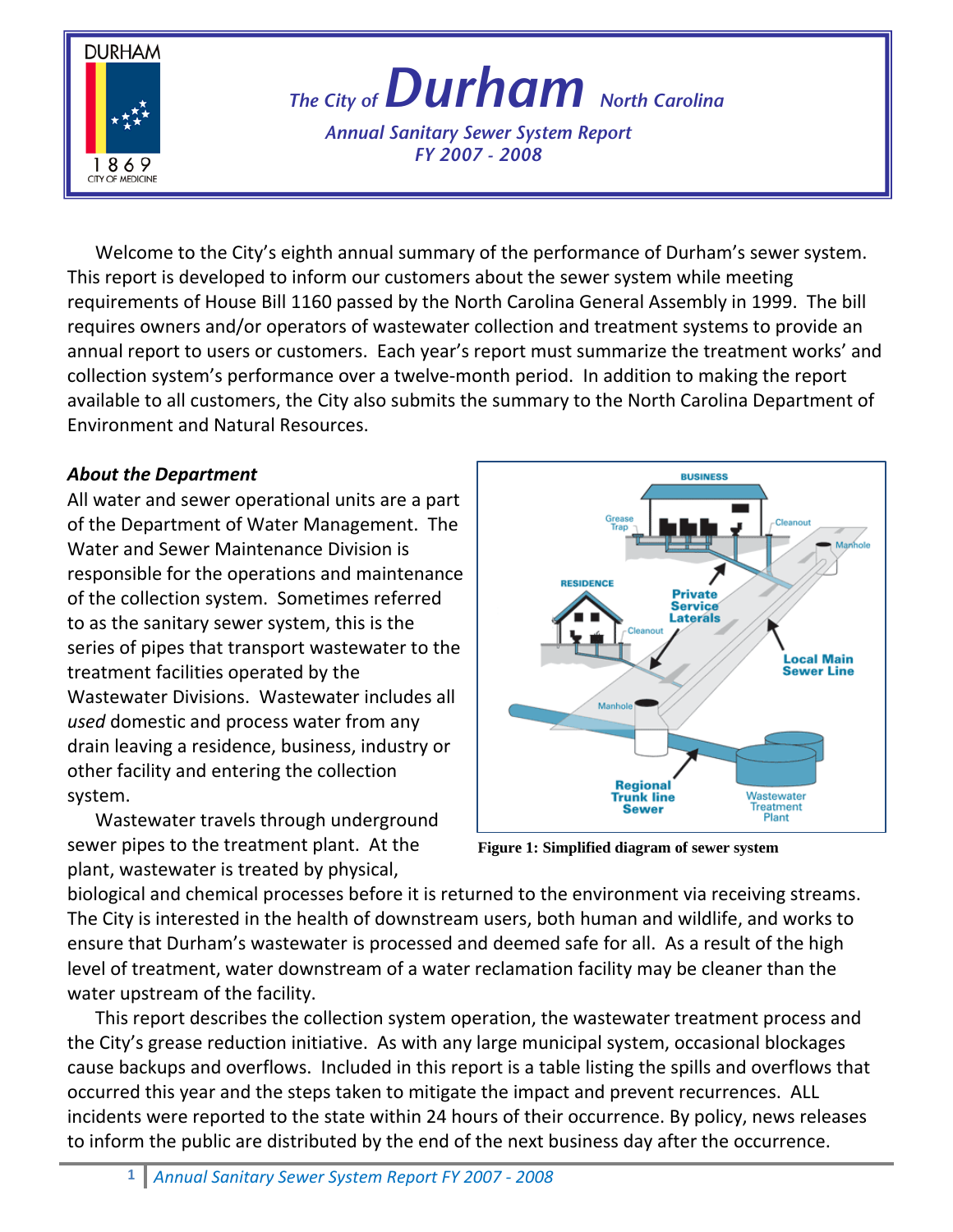The Annual Sanitary Sewer System Report is available at City Hall, Public Libraries, Water Management and Public Works facilities and on the City's website**:** www.durhamnc.gov.  Additional copies of the report may be requested by calling Water Management at (919) 560‐4381.

| <b>Durham's Sewer System Facilities</b> |                          |                                     |                             |  |  |  |
|-----------------------------------------|--------------------------|-------------------------------------|-----------------------------|--|--|--|
|                                         | <b>Collection System</b> | <b>Water Reclamation Facilities</b> |                             |  |  |  |
| <b>Name of Facility</b>                 | <b>Operations Center</b> | North Durham Water                  | South Durham Water          |  |  |  |
|                                         |                          | <b>Reclamation Facility</b>         | <b>Reclamation Facility</b> |  |  |  |
| <b>Permit number</b>                    | <b>WQCS00005</b>         | <b>NCOO23841</b>                    | <b>NCOO47597</b>            |  |  |  |
| <b>Address</b>                          | 1110 Martin Luther       | 1900 East Club Blvd.                | 6605 Farrington Rd.         |  |  |  |
|                                         | King Jr. Pky             |                                     |                             |  |  |  |
| Operator in                             |                          |                                     |                             |  |  |  |
| <b>Responsible</b>                      | <b>Tom Lucas</b>         | John Dodson                         | <b>Robert Dodson</b>        |  |  |  |
| <b>Charge (ORC)</b>                     |                          |                                     |                             |  |  |  |
| <b>Phone number</b>                     | 919-560-4344             | 919-560-4384                        | 919-560-4386                |  |  |  |

## *Down the Drain! Where does it go?*

When wastes exit a home, business or industry via piping, the wastewater enters the collection system. These pipes carry wastewater away from homes, businesses, schools, hospitals and industries. The waste flows by gravity or may flow to lift stations located in strategic areas throughout the service area. Pumps in the lift stations do just that – they "lift" the wastewater to a higher elevation where it again flows by gravity, ultimately to one of the City's two water reclamation facilities. Sixty pump stations for the collection system are monitored and maintained by Plant Maintenance division staff.

Durham sits on a ridgeline that runs (loosely) along Pettigrew Street and the railroad tracks. Wastewater on the north side of the ridgeline flows to the North Durham Water Reclamation Facility (1900 E. Club Blvd) and is ultimately discharged into the Neuse River Basin. The South Durham Water Reclamation Facility (6605 Farrington Rd.) receives wastewater that flows south of the ridgeline. After processing, the discharge flows into the Cape Fear basin. Durham County owns and operates a third wastewater treatment plant that serves most of Research Triangle Park, Parkwood and a few other south Durham neighborhoods. The Durham County sewer system report is posted at www.co.durham.nc.us.

#### *Collection System Performance*

City departments continue to use the Geographical Information System (GIS) mapping of the collection system which provides an accurate method of tracking both operations and maintenance activities. Now, approximately 1200 miles of the collection system are represented by GIS mapping. During this reporting period, Water and Sewer Maintenance crews and City contractors conducted numerous maintenance activities to clean and rehabilitate the sewer system.

In addition to the activities in the table (next page), crews inspected 1230 manholes, repaired/replaced 202 sewer services and responded to 606 blockages.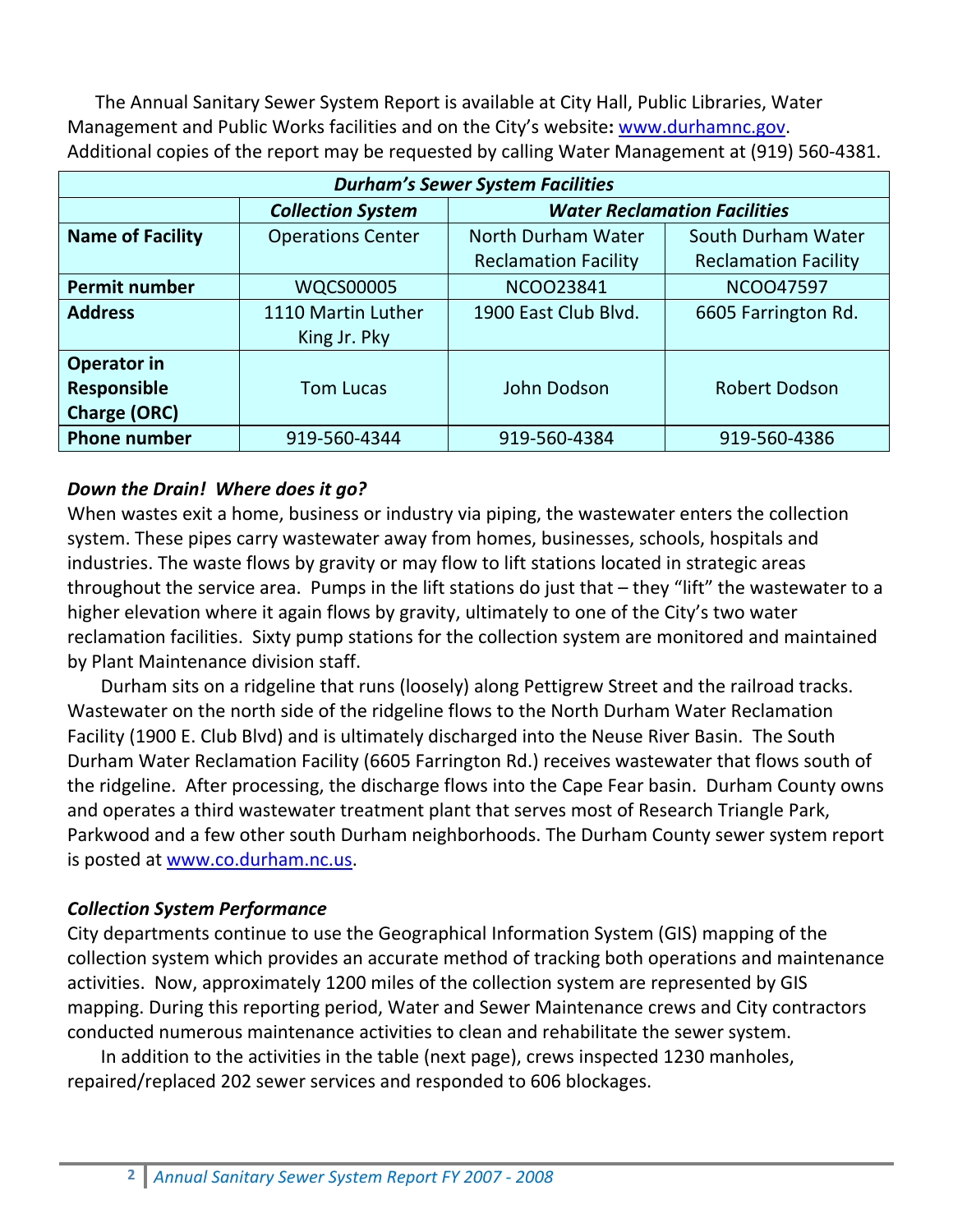| <b>Maintenance Activities</b> |            |  |  |  |  |
|-------------------------------|------------|--|--|--|--|
| <b>Activity</b>               | Linear Ft. |  |  |  |  |
| <b>Lateral Service</b>        | 33,265     |  |  |  |  |
| <b>Flushing</b>               | 902,753    |  |  |  |  |
| Inspections (TV'd)            | 512,944    |  |  |  |  |
| Mains replaced                | 15,050     |  |  |  |  |
| <b>Easements mowed</b>        | 604,520    |  |  |  |  |

Improper disposal of grease continues to be **the number one** cause of blockages in the sewer system. In fact, **67% of all blockages were caused by grease buildup in the lines.** Grease buildup is similar to plaque buildup in human arteries. Repeat blockages are a problem that city staff will focus additional resources on in the coming year. The City continues to promote a maintenance campaign to alleviate the

environmental and financial impacts of this problem. One major element of the program has been an extensive cleaning of problem areas of the system. The second major element of the program is the education, prevention and enforcement effort coordinated by the Department's Industrial Pretreatment Program. Funding of infrastructure is a high priority of the department's Capitol Improvement Projects (CIP).

# *Water Reclamation Facility Plant Performance*

The City's two treatment facilities – North Durham and South Durham Water Reclamation Facilities (WRFs) ‐ have the combined capacity to treat (or reclaim) 40 million gallons per day (MGD) of wastewater. During this reporting period, the average daily flow treated by the two plants was 17.28 MGD, with **no violations** of any applicable state and federal regulations at either of the City's two facilities. This volume represents approximately two million gallons less per day than was treated in the previous year, as customers responded to the drought with increased conservation.

Both North Durham and South Durham WRFs are implementing automated computer system upgrades (known as SCADA). These systems control plant processes and the upgrades will allow for better data handling and management. In addition, a new lab data management system will be implemented (OPS) to improve efficiency. These upgrades will be completed in FY 2009.

An optimization study was completed for both facilities. As a result, South Durham implemented operation changes and additional chemical feed systems for nutrient removal will be added. North Durham implemented operational changes as well, and a separate return sludge line will be installed as a result of the study. North Durham will also updgrade its ultraviolet disinfection process and a new aeration tank will be installed.

#### *Reclaimed Water*

The City of Durham was pleased to begin offering reclaimed water to customers after receiving our bulk reclaimed water permit in December 2007. Reclaimed water is available at no charge to customers who take at least 250 gallons directly from the North Durham WRF. Only customers that have completed the required training may obtain permits for bulk reclaimed water from the North Durham WRF.

The bulk reclaimed water project reduces the amount of drinking water that is required for non domestic purposes. While clean and safe for many uses, the law reqires certain precautions for human contact. Reclaimed water can be used for irrigation, dust control, street sweeping and in decorative fountains, among other things. The City began using reclaimed water instead of potable drinking for sewer line flushing as well for irrigation in certain areas. To date, 373 individuals have been certified to haul and use reclaimed water.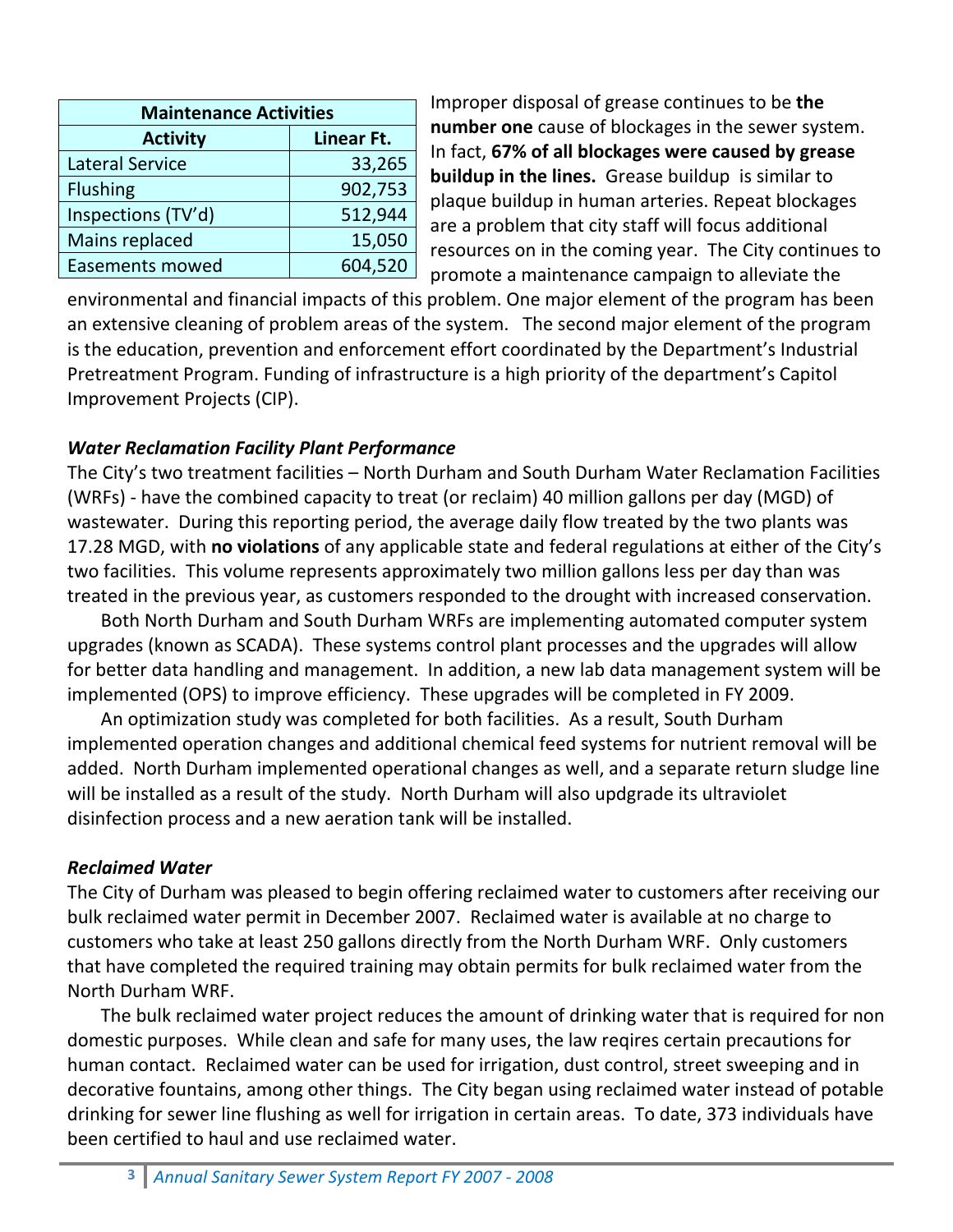## *Analytical Support*

Most laboratory analyses are performed at the City's state‐certified laboratory located at the South Durham Water Reclamation Facility site. In addition to providing lab support for the reclamation facilities, the laboratory provides analytical support for the Water Supply and Treatment Division, the City's Storm Water Program and the City's Industrial Pretreatment Program. While the Storm Water Division of the Public Works Department is charged with eliminating illegal discharges into the storm sewers, the Industrial Pretreatment Program manages industrial and non‐residential discharges into the City's sanitary sewer system. Each year, lab staff members conduct approximately **74,000 analyses on 50 different test parameters** to ensure compliance with permits and for process control.

## *Industrial Pretreatment Program/Grease Reduction Initiative*

Industrial Pretreatment Program staff survey facilities discharging into the sewer system and issue permits to facilities in certain categories, determined either by the type of business activity they conduct or the type(s) of waste discharged from their facility. Permit limits are established based on the ability of the receiving treatment plant – either the North Durham Water Reclamation Facility or the South Durham Water Reclamation Facility – to assimilate, treat and remove substances from the waste. Currently, staff monitors thirteen significant industrial users and hundreds of commercial establishments with high‐strength discharges.

To help in the effort to reduce grease blockages in the sewer system, the Industrial Pretreatment Program staff coordinates the education and inspection portion of the grease reduction initiative. Grease enters the sewer system from both household drains as well as poorly maintained grease traps in restaurants and other food service establishments. To meet the 250 mg/L limit for FOG (fats, oil and grease), food preparation and/or processing facilities must clean their removal systems (grease traps) on a monthly basis. More frequent cleaning will be required if



**Figure 2: Grease can be poured directly into a Fat Trapper with a sealable liner.** 

a facility discharges more than 250 mg/L of FOG. Less frequent cleaning may be permitted if the facility can demonstrate that the 250 mg/L limit can be met with an alternate cleaning schedule. Cleaning and removal records must to be maintained for three years and available for inspection on request. While restaurants and other food service establishments typically use commercial processors to collect and remove grease from their grease traps, it is not practical for homeowners and residential customers to contract such services. For this reason, the City has provided – at no extra cost to citizens – a collection container for used cooking oil at the Waste Disposal and Recycling Center at 2115 East Club Boulevard. The Industrial Pretreatment Program distributes small residential grease collection units called Fat Trappers. Customers can call 560‐4386 and ask for Pretreament staff for more information on the Fat Trapper.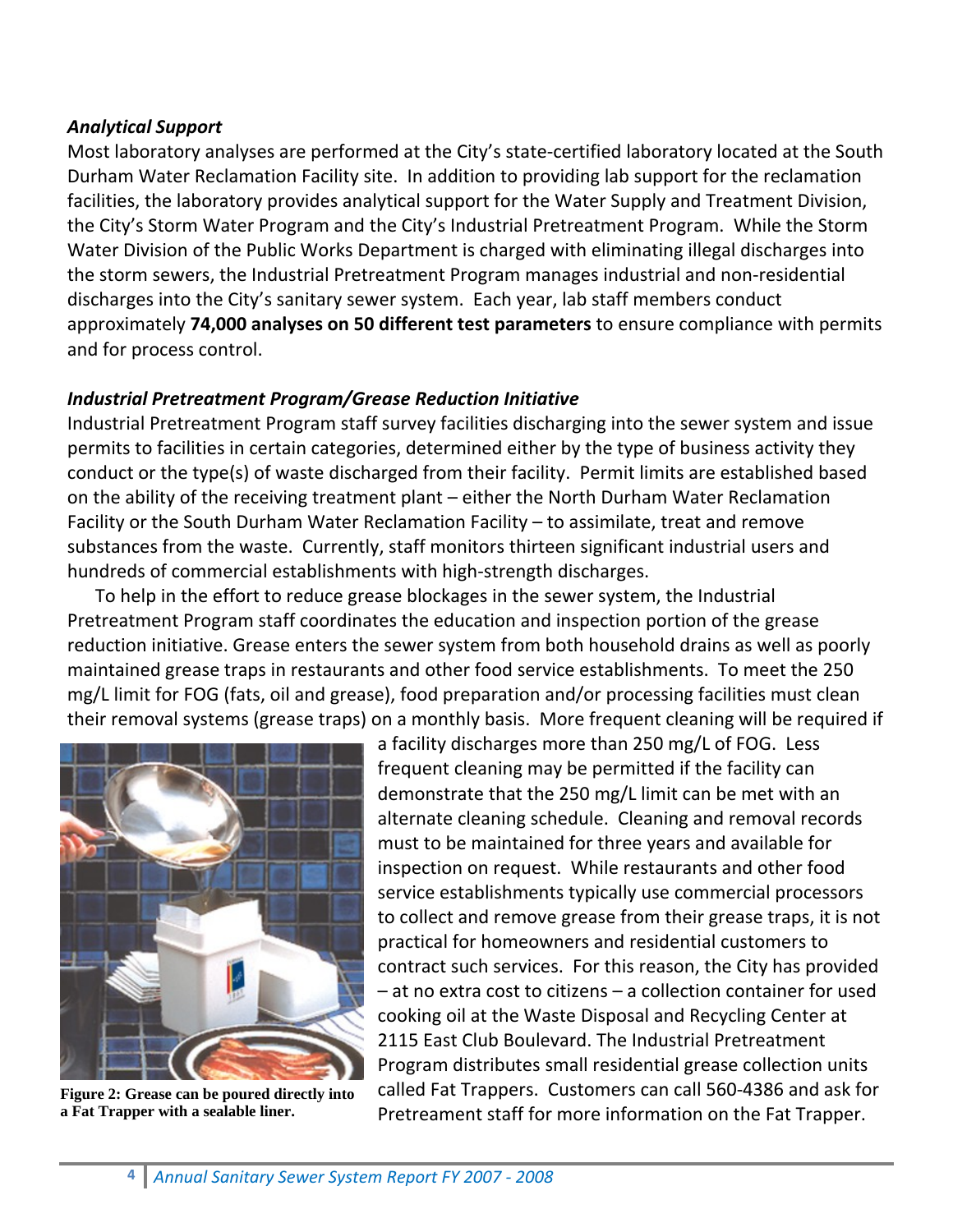| <b>SPILLS AND OVERFLOWS FROM JULY 2007 THROUGH JUNE 2008</b> |             |                                              |                                             |                                |                                                  |  |
|--------------------------------------------------------------|-------------|----------------------------------------------|---------------------------------------------|--------------------------------|--------------------------------------------------|--|
| <b>LOCATION</b>                                              | <b>DATE</b> | <b>VOLUME</b><br><b>Gallons</b><br>discharge | <b>VOLUME</b><br><b>Gallons</b><br>to creek | <b>CAUSE</b>                   | <b>REMEDY</b>                                    |  |
| Cheek Rd & Midland Terrace                                   | 07/01/07    | 48                                           | 48                                          | Grease Blockage                | Cleaned and Tved main line                       |  |
| Sawmill Pkwy & Vintage Hill Pkwy                             | 07/07/07    | 500                                          | $\Omega$                                    | Spill from Jet/Vac Tank        | Repaired truck holding tank gasket               |  |
| 5202 Reams Run Rd                                            | 07/09/07    | 50,000                                       | 50,000                                      | Grease blockage                | Cleaned and Tved main line                       |  |
| Erwin Road & Fulton Street                                   | 07/24/07    | 750                                          | 750                                         | Blockage of rags               | Cleaned and Tved main line                       |  |
| 3812 Darby Road                                              | 07/31/07    | 50                                           | 50                                          | Blockage of roots              | Cleaned/Sawed Roots/Tved main line               |  |
| 4121 Trotter Ridge Road                                      | 08/06/07    | 100                                          | 100                                         | Blockage of grease/rags        | Cleaned and Tved main line                       |  |
| Rosedale Ave & Gunter Street                                 | 08/07/07    | 3,000                                        | 3,000                                       | Grease blockage                | Cleaned and Tyed main line                       |  |
| Bedford Street & Nations Avenue                              | 08/07/07    | 4,300                                        | 4,300                                       | Blockage of grease/roots       | Cleaned/Sawed Roots/Tved main line               |  |
| 1300 Juniper Street                                          | 08/09/07    | 13,000                                       | 13,000                                      | Blockage of grease             | Cleaned and Tved main line                       |  |
| 1805 Fidelity Street                                         | 08/23/07    | 1,500                                        | 1,500                                       | Blockage of grease/rags        | Cleaned and Tved main line                       |  |
| 718 Grandview Drive                                          | 09/03/07    | 900                                          | 900                                         | Blockage of grease/rags        | Cleaned and Tved main line                       |  |
| 700 Big twig Lane                                            | 09/04/07    | 1,500                                        | 1,500                                       | Grease Blockage                | Cleaned and Tved main line                       |  |
| Muldee Street & Cheek Road                                   | 09/09/07    | 13,000                                       | 13,000                                      | Blockage of rags               | Cleaned and Tved main line                       |  |
| 102 E.Murray Avenue                                          | 09/11/07    | 50                                           | 50                                          | Blockage of roots/rags         | Cleaned/Sawed Roots/Tved main line               |  |
| University Drive & James Street                              | 09/13/07    | 100                                          | 100                                         | Grease Blockage                | Cleaned and Tved main line                       |  |
| 2108 Pershing Street                                         | 10/01/07    | 9,000                                        | 9,000                                       | Blockage of roots/pipe failure | Cleaned and Tved main line - Replaced 6' of line |  |
| 1919 Wilshire Place                                          | 10/04/07    | 100                                          | 100                                         | Blockage of roots              | Cleaned/Sawed Roots/Tved main line               |  |
| 1615 Infinity Road                                           | 10/16/07    | 3,000                                        | 3,000                                       | <b>Pump Station Failure</b>    | Bubbler system repaired                          |  |
| 218 Alexander Street                                         | 10/15/07    | 800                                          | 800                                         | Grease blockage                | Cleaned and Tved main line                       |  |
| 506 E.Forest Hills Blvd                                      | 10/19/07    | 100                                          | 100                                         | Grease blockage                | Cleaned and Tved main line                       |  |
| 1035 Sherwood Drive                                          | 11/11/07    | 7,200                                        | 7,200                                       | Vandalism                      | Bolt down frame & cover installed                |  |
| 401 Case Street                                              | 11/20/07    | 14,400                                       | 14,400                                      | Blockage of grease/roots       | Cleaned/Sawed Roots/Tved main line               |  |
| Duke University Rd & Swift Ave                               | 11/22/07    | 6,000                                        | 6,000                                       | Grease blockage                | Cleaned and Tved main line                       |  |
| Keystone Place Pump Station                                  | 11/26/07    | 36,000                                       | 36,000                                      | Grease blockage                | Cleaned and Tved main line                       |  |
| 1904 Birmingham Avenue                                       | 12/04/07    | 400                                          | 400                                         | Blockage of roots              | Cleaned/Sawed Roots/Tved main line               |  |
| 3 Enzo Circle                                                | 12/07/07    | 14,000                                       | 14,000                                      | Blockage of grease/rags        | Cleaned and Tved main line                       |  |
| 5 Beckham Place                                              | 12/08/07    | 900                                          | 100                                         | Blockage of grease/roots       | Cleaned/Sawed Roots/Tved main line               |  |
| 1004 Cheviot Court                                           | 12/08/07    | 7,200                                        | 4,000                                       | Blockage of grease/rags        | Cleaned and Tved main line                       |  |
| Swift Avenue & Pettigrew Street                              | 12/12/07    | 600                                          | 600                                         | Blockage of grease/rags        | Cleaned and Tved main line                       |  |
| 5216 Penrith Drive                                           | 12/14/07    | 1,200                                        | 1,200                                       | Grease blockage                | Cleaned and Tyed main line                       |  |
| 117 Milton Road                                              | 12/20/07    | 1,200                                        | 1,200                                       | Blockage of roots              | Cleaned/Sawed Roots/Tved main line               |  |
| 5028 Butternut Road                                          | 12/24/07    | 700                                          | 700                                         | Blockage of rags               | Cleaned and Tved main line                       |  |
| 2809 Dark Circle                                             | 12/31/07    | 2,400                                        | 2,400                                       | Grease blockage                | Cleaned and Tved main line                       |  |
| Nixon Street Dead End                                        | 01/02/08    | 36,000                                       | 6,000                                       | Grease blockage                | Cleaned and Tved main line                       |  |
| 500 Hardee Street                                            | 01/06/08    | 5,700                                        | 5,700                                       | Grease blockage                | Cleaned and Tved main line                       |  |
| Morehead Avenue & Burke Street                               | 01/13/08    | 500                                          | 500                                         | Grease blockage                | Cleaned and Tved main line                       |  |
| 3431 Dover Road                                              | 01/15/08    | 500                                          | 500                                         | Blockage of grease/roots       | Cleaned/Sawed Roots/Tved main line               |  |
| Duke University Rd & Oregon St                               | 01/16/08    | 1,800                                        | 1,800                                       | Blockage of grease/roots       | Cleaned/Sawed Roots/Tved main line               |  |
| 933 Belvin Avenue                                            | 01/24/08    | 500                                          | 500                                         | Grease blockage                | Cleaned and Tved main line                       |  |